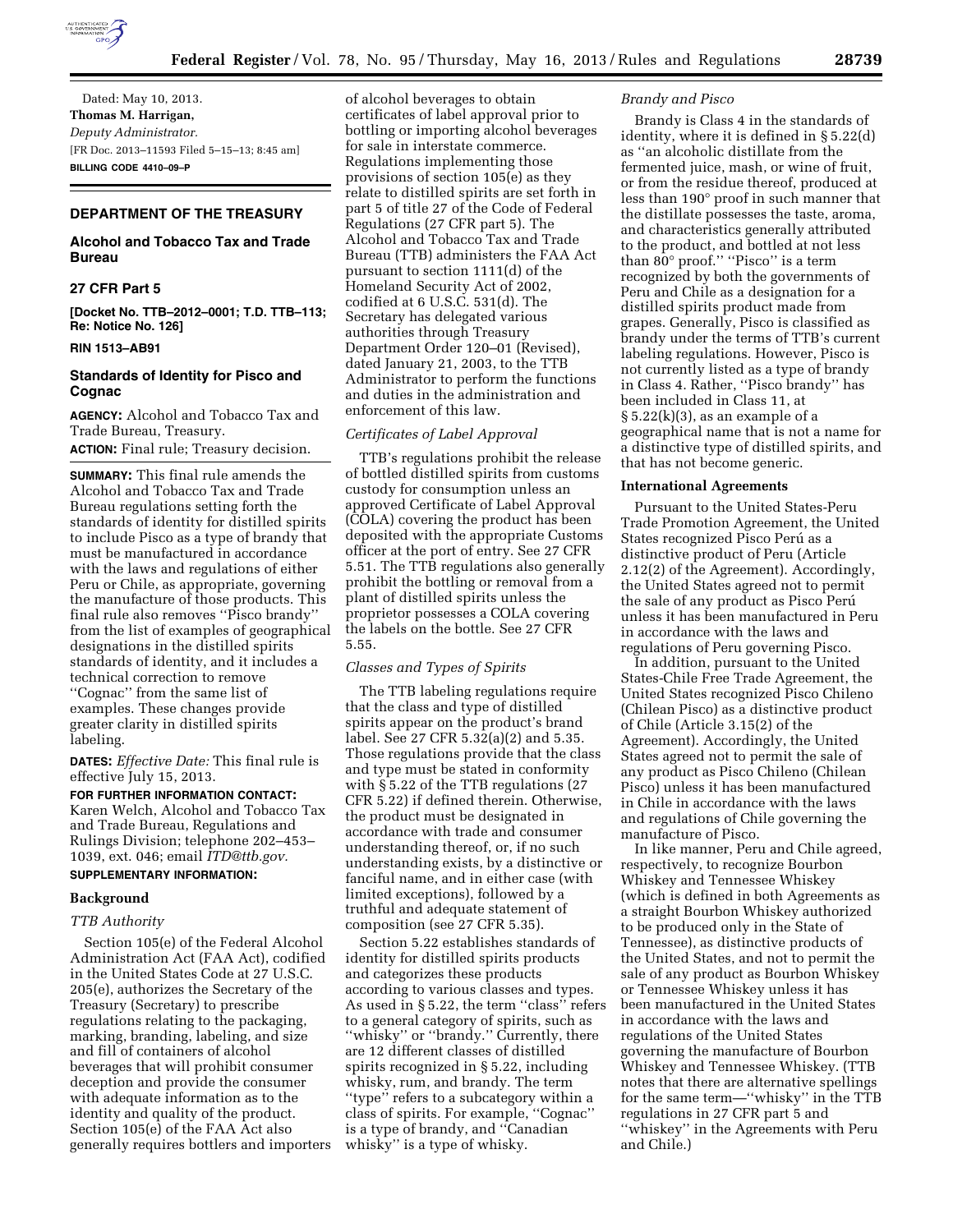### **Pisco Production**

''The Oxford Companion to Wine'' (Jancis Robinson, ed., Oxford University Press, 2d ed., 2001, p. 536) reports that Spanish colonists began producing aguardiente (grape spirits) in both Peru and Chile in the sixteenth century, and it describes such spirits as being produced near the town of Pisco, Peru. Further, ''The Oxford Companion to Wine'' says ''''Pisco'' is an aromatic brandy made in Peru, Chile, and Bolivia, mainly from Moscatel (muscat) grapes.'' According to ''Alexis Lichine's Encyclopedia of Wines and Spirits'' (Alexis Lichine, ed., 5th ed., Alfred A. Knopf, Inc., 1987), ''Pisco brandy'' is brandy distilled from Muscat wine in Peru, Chile, Argentina, and Bolivia. Peru and Chile have promulgated standards for the production of Pisco.

### **Notice of Proposed Rulemaking**

On March 27, 2012, TTB published Notice No. 126 in the **Federal Register**  (77 FR 18146) proposing to amend § 5.22 to clarify the status of Pisco under the standards of identity. Specifically, TTB proposed amending § 5.22(d), which lays out the standard of identity for brandy. In Notice No. 126, TTB stated that it believes that Pisco generally meets the U.S. standard for brandy and should be classified as a type of brandy. TTB also asserted that evidence suggests that the generally recognized geographical limits of the Pisco-producing areas do not extend beyond the boundaries of Chile and Peru. The wine and spirits authorities cited above indicate that Pisco production is not associated with any areas outside of South America.

As stated in Notice No. 126, COLAs naming ''Pisco'' as the brand name or fanciful name of a distilled spirits product are almost exclusively for products from Chile and Peru. TTB could not locate any COLAs naming ''Pisco'' as the brand name or fanciful name for any products from Argentina, or from any other country in South America other than Peru, Chile, and Bolivia. COLAs for products from Bolivia that name ''Pisco'' as the brand name or fanciful name also use the term ''Singani.'' ''The Oxford Companion to Wine'' defines ''Singani'' as an ''aromatic grape-based spirit rather like pisco in that it is high in terpenes and made under a strictly controlled regime, principally from Muscat of Alexandria grapes'' that is a specialty of Bolivia (Robinson, p. 638). Bolivia maintains standards for Singani production in Bolivia, but does not have standards for Pisco production.

In Notice No. 126, TTB specifically proposed to amend the standard of identity in § 5.22(d) to add Pisco as a type of brandy that is manufactured in Peru or Chile in compliance with the laws of the country of production regulating the manufacture of Pisco. The proposed amendment would also recognize the phrases "Pisco Perú" (with or without the diacritic mark, i.e., ''Pisco Peru´'' or ''Pisco Peru''), ''Pisco Chileno,'' and ''Chilean Pisco,'' as equivalent class and type names of the product, to reflect the provisions of the trade agreements. TTB clarified that if Pisco is recognized as a type of brandy, persons who distribute it in the United States will be entitled to label the product according to its type designation ''Pisco'' without the term ''brandy'' on the label, in the same way that a product labeled with the type designation ''Cognac'' is not required to also bear the class designation ''brandy.''

TTB noted that the Peruvian standard allows products designated as Pisco to have an alcohol content ranging from 38 to 48 percent alcohol by volume, and the Chilean standard allows products designated as Pisco to have an alcohol content as low as 30 percent alcohol by volume. TTB further clarified that since the standard proposed in Notice No. 126 would identify Pisco as a type of brandy, and the U.S. standard requires that brandy must be bottled at not less than 40 percent alcohol by volume, or 80° proof, any ''Pisco'' imported into the United States would have to conform to this minimum bottling proof requirement. A product that is bottled at below 40 percent alcohol by volume would fall outside the class and type designation. TTB stated that under the proposed regulations, depending on the way that such a product is manufactured, it could be labeled as a ''diluted Pisco'' or as a distilled spirits specialty product bearing a statement of composition.

Finally, TTB proposed to remove both ''Pisco brandy'' and ''Cognac'' from § 5.22(k)(3), where they are listed as examples of geographical names that are not names for distinctive types of distilled spirits, and that have not become generic. TTB proposed this amendment for two reasons. First, Pisco will appear in new § 5.22(d)(9), where it will be a type of brandy defined as grape brandy manufactured in Peru or Chile in accordance with the laws and regulations of the country of manufacture governing the manufacture of Pisco. Second, Cognac currently appears in  $\S 5.22(d)(2)$ , where it is a type of brandy defined as ''grape brandy distilled in the Cognac region of France,

which is entitled to be so designated by the laws and regulations of the French Government.'' The inclusion of ''Cognac'' in the list of examples of geographical names that are not names for distinctive types of distilled spirits, and that have not become generic, in § 5.22(k)(3) is duplicative and confusing. Accordingly, TTB proposed to remove the reference to Cognac in § 5.22(k)(3) as a technical correction to the regulations.

### *Effect on Currently Approved Labels*

In Notice No. 126, TTB stated that the proposed change to the regulations would revoke by operation of regulation any COLAs that specify ''Pisco'' as the class and type or, brand name, or fanciful name of distilled spirits products that are not products of Peru or Chile. TTB also noted that it had searched its COLA database, and believes that this rulemaking will affect only a small number of labels.

#### **Comments Received and TTB Response**

TTB received eleven comments in response to Notice No. 126. All comments appear on ''Regulations.gov,'' the Federal Rulemaking portal, at *[http://](http://www.regulations.gov)  [www.regulations.gov,](http://www.regulations.gov)* in Docket No. TTB–2012–0001. The Distilled Spirits Council of the United States (DISCUS) (Comment 5) wrote ''in strong support of the proposed amendments.'' Another commenter identifying his organization as Campo de Encanto Pisco (Comment 4) wrote that Pisco's ''history, tradition and current resurgence in the U.S. should be respected and its status as a unique category of distillate should be labeled and promoted accordingly.'' The Regulatory Council to Guarantee the Origin and Quality of Pisco, which is a non-profit organization subject to the laws and courts of the Republic of Peru and which represents the beneficiaries of the Pisco denomination of origin submitted an informative comment (Comment 7) detailing the Pisco production process. The comment did not state a position on TTB's proposal. TTB did not receive any comments concerning any COLAs that would be revoked by operation of regulation were the proposed rule to be adopted as a final rule.

## *Comments Concerning Aging in Wood/ Oak Containers*

One individual's comment (Comment 2) stated, ''[t]he technical premise for this proposed rule, at least in the case of Peruvian Pisco, is erroneous. Pisco is a distilled spirit, NOT a brandy because it is not stored in wood casks.'' [Emphasis in original.] Another commenter, Chile's Agricultural and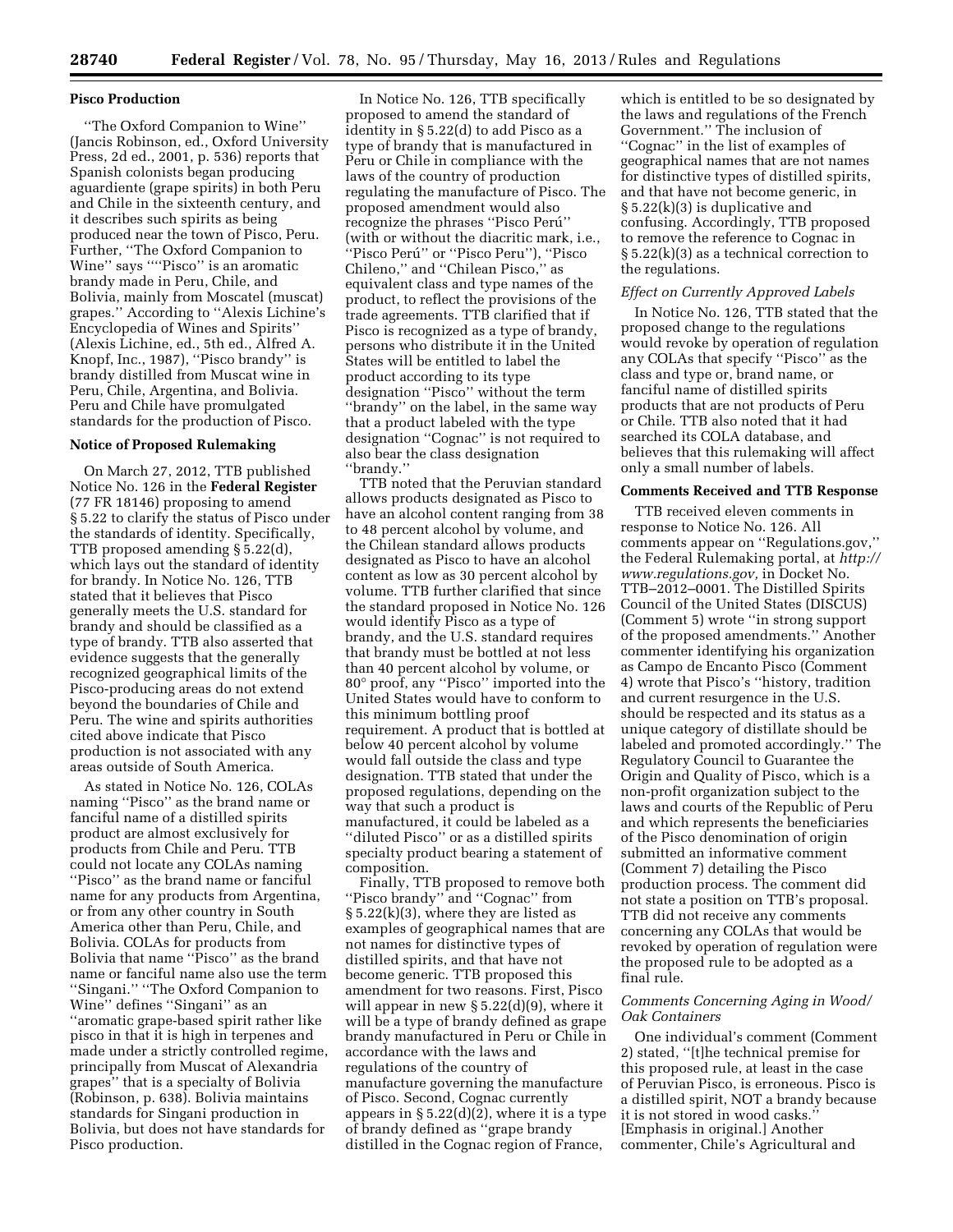Livestock Service (SAG), (Comment 11) also argued that classifying Pisco as a type of brandy ''is not appropriate because it does not take into account international definitions such as the OIV [(International Organization of Vine and Wine)],'' which define Pisco as a ''spirit product'' and provide that brandy must be aged in oak containers.

## *TTB Response*

TTB disagrees with the two commenters who assert that Pisco is not a brandy because it might not be aged or stored in wood/oak containers. TTB and its predecessor agencies have long considered Pisco to be a brandy, as evidenced by its listing in § 5.22(k)(3) as ''Pisco brandy'' since 1936. The relevant definition is the definition of brandy in § 5.22(d), rather than definitions of brandy in other jurisdictions, and this regulation does not specify that brandy must be stored or aged in oak containers. TTB notes that  $\S 5.22(d)(1)$ generally provides that grape brandy that has been stored in oak containers for less than two years must be labeled with the word "immature," but also lists several types of brandy (specifically neutral brandy, pomace brandy, marc brandy, and grappa, as well as any fruit brandy that is not derived from grapes) that are exempt from this requirement. To recognize that Peruvian and Chilean Pisco production practices do not generally require that Pisco be stored or aged in oak containers, in the final rule text, TTB is amending  $\S 5.22(d)(1)$  to clarify that Pisco not stored in oak containers for at least 2 years is also exempt from any requirement that it be labeled with the word ''immature.''

### *Comments Concerning the 40 Percent ABV Requirement*

Six commenters expressed concerns about the proposed 40 percent alcohol by volume minimum alcohol content for Pisco. One individual commenter (Comment 1) stated, ''To ensure that the integrity of the Pisco brandy \* \* \* is not compromised, the requirement . . . [for] Pisco brandy to be consumed in the United States [should] not require 40% alcohol by volume.'' Another individual (Comment 3) stated that, ''TTB should reconsider the classification of Pisco as a brandy so that the regulation recognizes all Piscos that are manufactured in compliance with the laws'' of their respective countries of origin. A third individual (Comment 6) proposed that TTB adopt an exception for Pisco to the requirement that brandy be bottled at not less than 40 percent alcohol by volume. The commenter also argued that requiring Pisco bottled at less than 40 percent alcohol by volume

to be labeled differently would confuse consumers.

The Pisco Producers Association of Chile (Comment 9), the Directorate-General for International Economic Relations of Chile's Ministry of Foreign Affairs (Comment 10), and Chile's Agricultural and Livestock Service (SAG) (Comment 11) also expressed concerns about the proposed 40 percent alcohol by volume minimum alcohol content for Pisco. These commenters pointed out that Chilean law permits production of Pisco with an alcohol content by volume of as low as 30 percent, and requested that TTB take this into consideration.

#### *TTB Response*

TTB notes that the U.S. standards of identity for distilled spirits require that all of the major classes of distilled spirits (neutral spirits (including vodka), whisky, gin, brandy, rum, and tequila) be bottled at not less than 80° proof (which is equivalent to 40 percent alcohol by volume). TTB believes it is appropriate to apply this 80° proof standard to like products of foreign countries so that the same standard applies to domestic producers and foreign producers. There is precedent for applying this 80° proof standard to distinctive products of other countries. The standard of identity for Tequila in § 5.22(g), which states that ''Tequila is a distinctive product of Mexico, manufactured in Mexico in compliance with the laws of Mexico regulating the manufacture of Tequila for consumption in that country,'' applies the 80° proof minimum despite the fact that Mexican regulations allow Tequila to be bottled at 35 percent alcohol by volume (70° proof).

As noted above, products that are manufactured in Peru or Chile in accordance with the laws and regulations governing the manufacture of Pisco in those countries and that contain less than 40 percent alcohol by volume could be imported into the United States labeled as a ''diluted Pisco'' or as distilled spirits specialty products bearing a statement of composition. This is not a new requirement; under TTB's current practice and that of its predecessor agencies, ''Pisco'' products imported into the United States from Chile or Peru containing less than 40 percent alcohol by volume must be labeled as ''diluted Pisco'' or as a distilled spirits specialty product bearing a statement of composition. This final rule does not change that requirement. Finally, TTB believes that maintaining this consistent and long-standing 80° proof minimum for the major classes of distilled spirits

would prevent consumer confusion rather than create it.

#### *Comment From the Government of Peru*

The Government of Peru submitted a comment concerning several different issues (Comment 8). The comment included a history of the name ''Pisco'' and a description of the production process for Peruvian Pisco. The Government of Peru also suggested that the current regulations prevent the import and trade of products with the name ''Pisco'' that ''do not come from the place of origin of 'Pisco' (Peru).'' Second, the Government of Peru requests that we confirm its understanding that 27 CFR 5.51 and 5.55, which require a COLA before imported and domestic products are removed from bond, will apply to ''imported and domestic commercialization''.

Finally, the Government of Peru argued that Pisco produced in Peru is very different from other grape or wine brandies, and proposed that TTB, instead of creating one type designation in Class 4 for ''Pisco'' that would include both Peruvian and Chilean Pisco, create a Class 4 type designation for Peruvian Pisco to include the terms ''Pisco Peru'' and ''Pisco''. The Government of Peru, in its comment, leaves to the consideration of United States authorities what standard of identity should be created for the ''grape/wine brandy'' manufactured in Chile.

### *TTB Response*

TTB believes that evidence suggests that the generally recognized geographical limits of the Piscoproducing areas do not extend beyond the boundaries of Peru and Chile. TTB believes this rulemaking is necessary to prevent confusion on this issue. Furthermore, TTB confirms that the standard of identity for Pisco will apply to the universe of distilled spirits removed either from U.S. Customs custody or from the bonded premises of a domestic distilled spirits plant.

TTB considered the alternate proposal from the Government of Peru, and found that it would give rise to several unintended consequences. Currently, pursuant to  $\S 5.22(k)(3)$ , TTB allows the terms ''Pisco'' and ''Pisco brandy'' to be used on labels for products manufactured in either Peru or Chile. If TTB amended its regulations to remove "Pisco brandy" from  $\S 5.22(k)(3)$  and provide type designations for ''Pisco Perú'' and "Pisco Chileno (Chilean Pisco)'' but not a type designation for ''Pisco,'' all of the existing COLAs using "Pisco" or "Pisco brandy" as the class